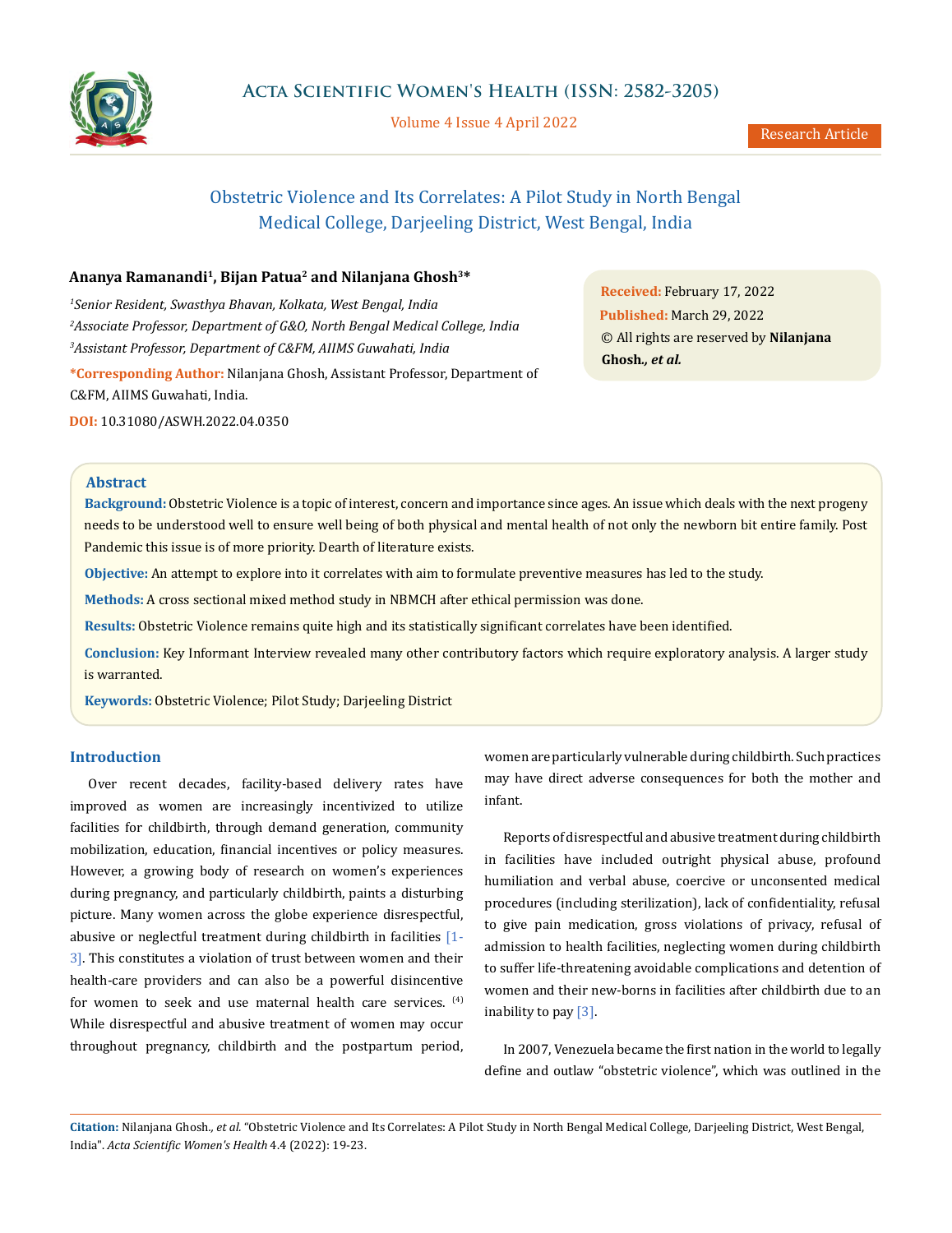country's Law on the Rights of Women to a Life Free of Violence as: "the appropriation of women's body and reproductive processes by health personnel, which is expressed by a dehumanizing treatment, an abuse of medicalization and pathologizing of natural processes, resulting in a loss of autonomy and ability to decide freely about their bodies and sexuality, negatively impacting their quality of life" [5].

In 2010, as part of the United States Agency for International Development (USAID)'s Translating Research into Action project, researchers Bowser and Hill published a landscape analysis existing research concerning "disrespect and abuse in facilitybased childbirth". The report proposed seven categories to organize the various forms of disrespect and abuse documented by previous studies: (1) physical abuse, (2) non-consented care, (3) non-confidential care, (4) non-dignified care (including verbal abuse), (5) discrimination based on specific patient attributes, (6) abandonment of care, and (7) detention in facilities [2].

The World Health Organization (WHO) also released a statement in 2015 that emphasized that "every woman has the right to the highest attainable standard of health, which includes the right to dignified, respectful health care", and identified five areas of action in which researchers, policymakers, and health professionals should work to reduce mistreatment: (1) increasing support for research and action, (2) creating programs to promote respectful, high quality maternal health care, (3) developing rightsbased frameworks for action, (4) generating data on the prevalence of disrespect and abuse and interventions to mitigate it, and (5) driving intersectional initiatives that encourage the participation of women [5].

The prevalence of obstetric violence in Indian hospitals has been widely reported. While in government hospitals inhuman practices such as negligence, physical abuse (such as slapping and episiotomies) and emotional/verbal abuse (such as scolding, shaming, yelling, not allowing husbands by the women's side) are common, in private hospitals, the incidence of (unnecessary) caesarean childbirths is very high (Chattopadhyay 2015; Rao 2015). Instead of the 10-15% ideal rate of C-section prescribed by the WHO, private hospitals in India have performed 40.9% C-sections according to latest National Family Health Survey 2015-16.

Respectful maternity care not only contributes in ensuring positive outcomes for the mothers and newborns, but also supports cognitive development of the babies later in the life. The National Quality Assurance Programme, Lakshya Guidelines are intended for achieving improvements in the intra-partum and immediate post-partum care, which are take place in the labour room and maternity operation theatre.

Although mistreatment of women during facility-based childbirth has received increasing recognition as a critical issue throughout the world, there remains a lack of consensus on operational definitions of Obstetric Violence and best practices to assess the issue. Moreover, only minimal research has focused on mistreatment in this part of India. The present study is planned to know the characteristics of Obstetric Violence to better understand the prevalence of the Obstetric Violence in the context of healthcare and which the possible repercussions are in current obstetric practice. The present study is designed to determine. Obstetric Violence and Its Correlatesin North Bengal Medical College, Darjeeling District, West Bengal, India.

#### **Objective**

Determining prevalence of Obstetric Violence (OV), to identify reasons of Obstetric Violence both from beneficiary and health care provider end and eliciting modifications from study subjects and dissemination of information.

#### **Methodology**

A mixed method cross sectional study with pragmatism in which quantitative method (one-to-one interview of the patients) followed by qualitative method (FGD of the healthcare providers) was carried out in Labor Rooms and PNC Ward, G&O department of North Bengal Medical College from July -September 2019. All pregnant women attending the labor room of the healthcare facility were included and Pregnant women attending only O.P.D of the facilities or unwilling were excluded. Complete enumeration was done for quantitative part and for qualitative part homogenous criterion sampling method was followed. One-to-one interview was conducted among 90 eligible beneficiaries who had their deliveries and abortions on the selected visit days in the study setting. Two FGD were conducted among doctors and nursing staffs who are working for more than 6months in the study setting and were

**Citation:** Nilanjana Ghosh*., et al.* "Obstetric Violence and Its Correlates: A Pilot Study in North Bengal Medical College, Darjeeling District, West Bengal, India". *Acta Scientific Women's Health* 4.3 (2022): 19-23.

20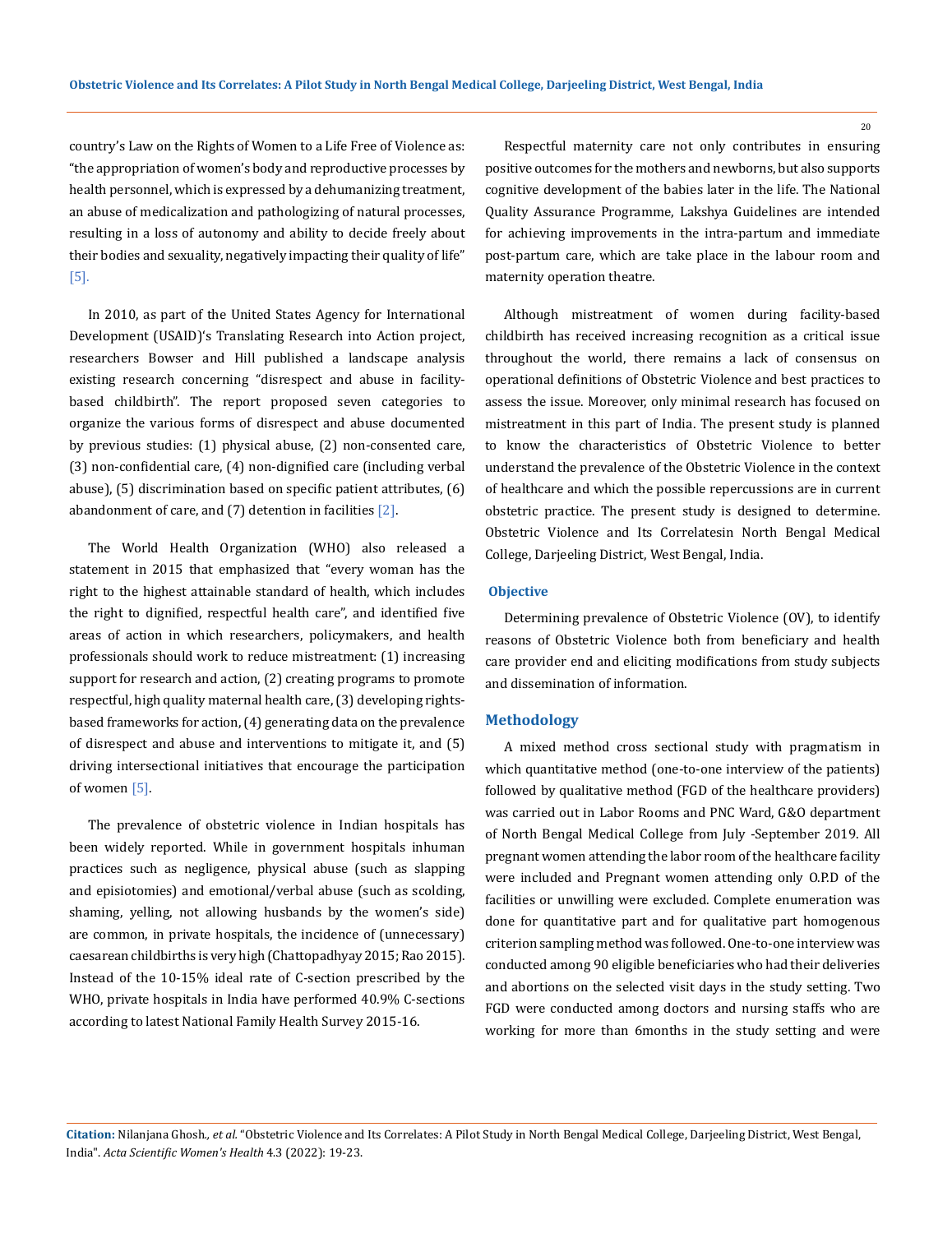21

willing to participate. Well conversant participants were purposely chosen. (FGD1 = 6 Junior Doctors, FGD2 = 6 Nursing Staff). 1 Key Informant Interview was conducted involving 1 senior faculty of the study setting. Tools used were Questionnaire**,** FGD Guide. Ethical permission, informed voluntary consent was sought0. Record review was done to check any history of OV.

# **Qualitative**

2FGD were conducted for exploring group experiences and free listing the factors responsible and measures to reduce OV. Anonymity and confidentiality of the participants was ensured. FGD was moderated by 2 trained female public health personals (PGT of Community Medicine and faculty of Community medicine) attached with the same medical college and both of the moderators were well versed in local language (Bengali) and English. Rapport building and briefing was done prior to study commencement. The FGD was conducted at the time and place convenient to the participants. Moderators used semi-structured guidelines which were based on Operation LAQSHYA document. Participants were asked for their perceptions, they were talking freely and spontaneously. No disturbance or deviation from topic and no dominance of any participant were ensured. FGD was audio-taped and transcribed as verbatim on the same day. Key Informant Interview was conducted among senior faculty of Obs. and Gynae. Informed consent was obtained from each participants on the day prior to the FGD session and before audio-taping the discussion. Refreshment was served to the participants after the session.

#### **Data analysis**

The transcripts were analyzed using Atlas-Ti version WIN 5.0. Structural coding and paraphrasing was applied to the responses specific to the research question and dendogram was made by faculty. Data was interpreted by inductive approach and content analysis. Reporting was done following - "Consolidated Criteria for Reporting Qualitative Research" (COREQ) guidelines.

#### **Results**

Quantitative analysis among beneficiaries - Prevalence of any one type of OV was 32.2%, none reported physical abuse. Among the participants 24.4% were teenage pregnancies.

# **Background characteristics**

- Majority (62.2%) of study participants were in between 20-30 years, (65.6%) of Hindus, 46.7% were literates up to middle school and Multigravida. Majority (87.8%) of participants had no bad obstetric history
- Prevalence of Obstetric Violence: (Figure 1)





- At least one type of violence present in 32.2% and Total Obstetric violence is present in 38.9%.
- Chi square test revealed association with literacy status is statistically significant whereas with religion and age group and parity of presence of living children is not statistically significant (Table 1). Binary logistic regression analysis predicting Determinants of Obstetric Violence among the study participants also revealed similar result (Table 2)

| <b>Educational</b>   | <b>Obstetric Violence</b> |               | <b>Test of significance</b> |
|----------------------|---------------------------|---------------|-----------------------------|
| status               | <b>Present</b>            | <b>Absent</b> |                             |
| Primary and<br>below | 12<br>(85.7%)             | $2(14.3\%)$   | Chi-square = $16.793$ ,     |
| Middle<br>School     | 15<br>$(36.6\%)$          | 26 (63.4%)    | $df=2$ ,                    |
| High School          | 8 (22.9%)                 | 27 (77.1%)    | $p = 0.000(< 0.01)$         |

**Table 1:** Distribution of study participants' experience of Obstetric violence according to their literacy status  $(n = 90)$ . Association is statistically significant.

**Citation:** Nilanjana Ghosh*., et al.* "Obstetric Violence and Its Correlates: A Pilot Study in North Bengal Medical College, Darjeeling District, West Bengal, India". *Acta Scientific Women's Health* 4.3 (2022): 19-23.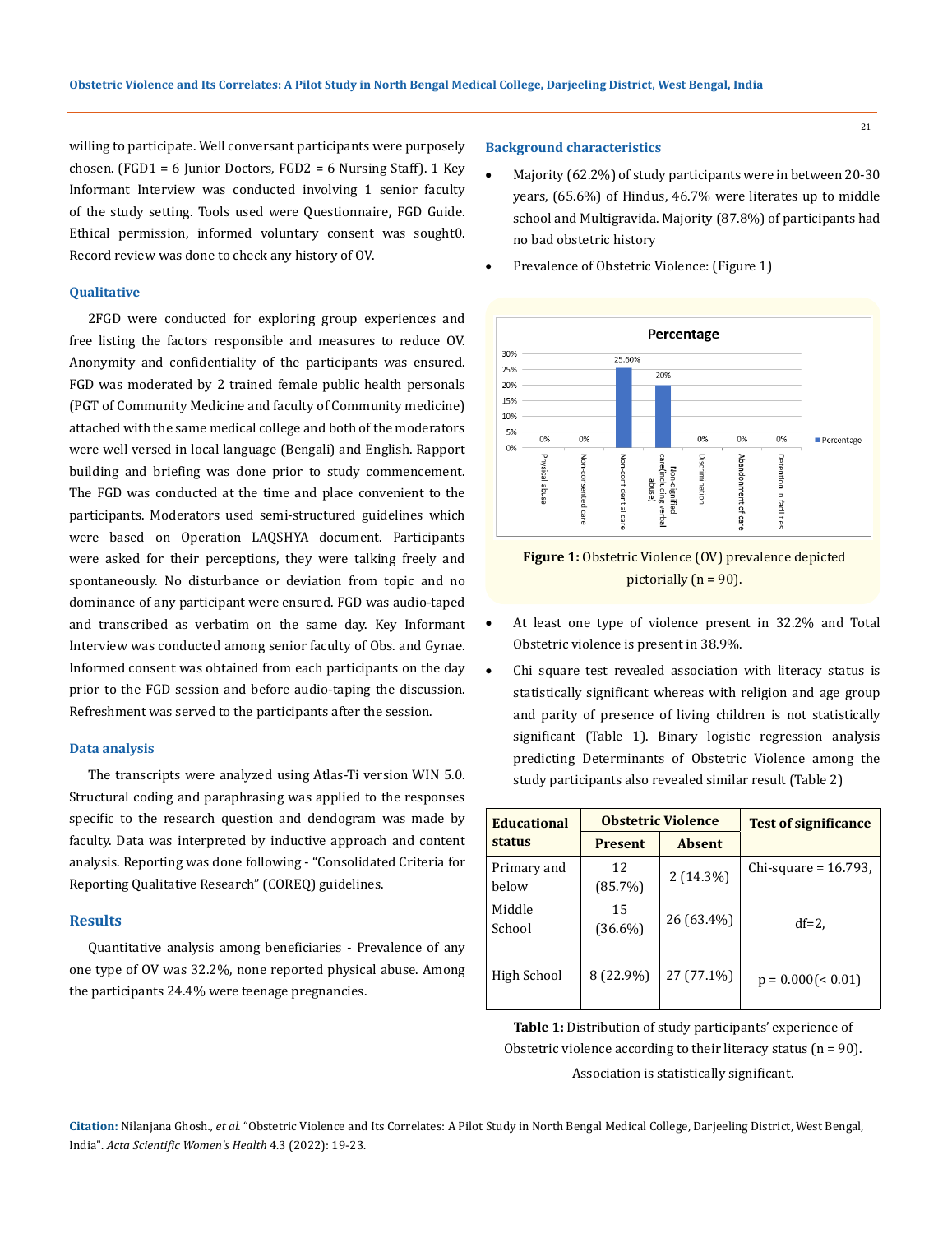| <b>Variables</b>                                     | <b>Obstetric Violence</b><br>AOR (95% C.I) |  |
|------------------------------------------------------|--------------------------------------------|--|
| Age Group<br><20 years                               | 1                                          |  |
| $20-30$ years                                        | .245 (.022 - 2.708)                        |  |
| >30 years                                            | $1.146(.262 - 5.013)$                      |  |
| Religion<br>Hindu                                    | 1                                          |  |
| $0$ thers $*$                                        | $.474(.155 - 1.451)$                       |  |
| Literacy status<br>Primary School                    | 1                                          |  |
| Middle School                                        | .044 (.007 - .272)                         |  |
| High School and above                                | .486 (.167 - 1.416)                        |  |
| Number of living chil-<br>dren<br>< 2 (Primigravida) | $\mathbf{1}$                               |  |
| >2 (Multigravida)                                    | 3.272 (.365 - 29.349)                      |  |
| <b>Bad Obstretic history</b><br>Abortion             | 1                                          |  |
| Neonatal Death                                       | $.264$ $(.029 - 2.413)$                    |  |
| None                                                 | $6.451$ (.223 - 186.537)                   |  |

**Table 2:** Binary logistic regression analysis predicting

Determinants of Obstetric Violence among the study participants

 $(n = 90)$ .

\*Others = Muslim, Christian, Buddhist.

Hosmer and Lemeshow Test,  $p$  value = 0.725, Nagelkerke  $R^2 = 0$ . 307.

Content analysis of the Focused Group Discussion held revealed factors contributing and measures to reduce Obstetric Violence (Figure 2 a,b)



Measures to reduce OV

1. Counselling for planned pregnancy and birth spacing, proper

ANC checkup, should be at ASHA Level

2. Birth attendant should be equally educated, regarding birthing process

3. Logistic support

4. Training and capacity building

5. Counselling centre/room in the OPD

**Figure 2:** a, b: Content analysis of FGD regarding. Obstetric Violence among health care providers reveals.

- KII of attending faculty of gynecology regarding suggestions for customized modification revealed the following measures:
- Counselling of pregnant mothers regarding birth process before delivery
- Promotion of labour analgesia
- Birth companion to be allowed
- Work load of resident doctors to be reduced
- Strict law to be enforced
- • Proper duty allocation

# **Discussion**

In 2015 WHO pledged that "every woman has the right to the highest attainable standard of health which also includes the right to dignified, respectful healthcare". This paper empirically reports the occurrence of OV and its correlates in North Bengal Medical College, Darjeeling District, West Bengal, India. The findings are important in the Indian context where 100% facility-based delivery is yet to achieve. Despite significant under-reporting of, the estimate of OV in this study is high (Non-confidential care = 25.6%; Non-dignified care (Including verbal abuse) = 20%) and Inappropriate money demand = 100%. OV varies according to the literacy level of the female respondent. Thus, it particularly highlights the importance of awareness and knowledge about reproductive rights and entitlements of women in the health system.

**Citation:** Nilanjana Ghosh*., et al.* "Obstetric Violence and Its Correlates: A Pilot Study in North Bengal Medical College, Darjeeling District, West Bengal, India". *Acta Scientific Women's Health* 4.3 (2022): 19-23.